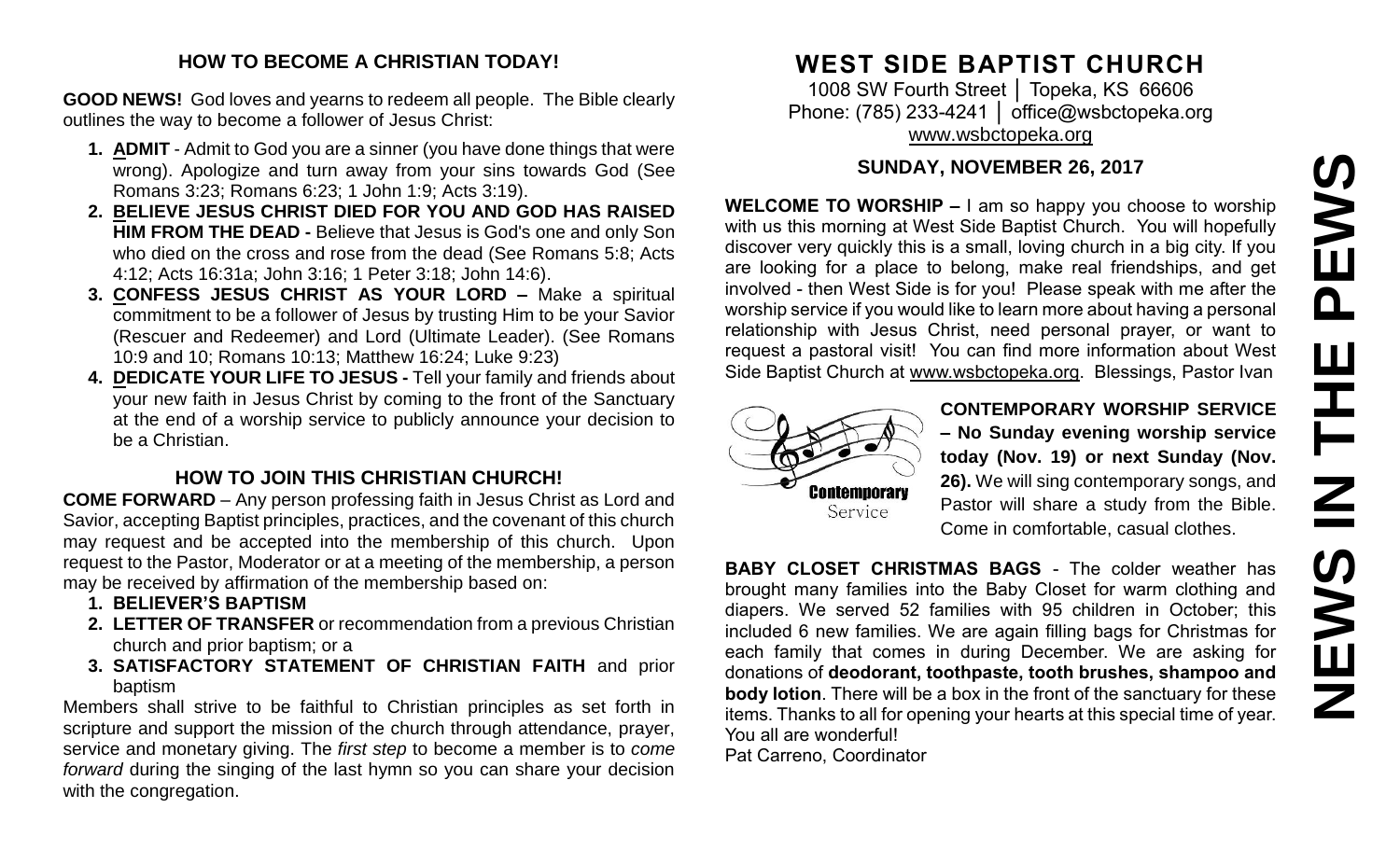

**BREAKFAST ON SUNDAYS** – Register your attendance on the pew pads at the end of each pew. Sign-up if you plan to attend the free breakfasts on **NOW BEING SERVED** Sunday mornings in the Fellowship Hall starting at 8:30 am. All ages are welcome to eat for free.

**COLD WEATHER TREE -** Cornerstone and Meadows Elementary School need socks for children (all ages). Please help decorate our Thanksgiving Christmas Tree with new socks for our neighborhood children before Nov. 30.

**FRUIT & VEGETABLE FOOD PANTRY** – **Free fruits and vegetables on Wednesdays in the Fellowship Hall from 4:00 pm to 6:00 pm or while supplies last.** *ID REQUIRED*: *bring a piece of US Mail with your name and current address for identification.* Bring reusable shopping bag. All food is available at no cost. No early entry. Households living in the Topeka area (Zip



Codes: 66601-66619) are eligible to participate. **PANTRY CLOSED: Wednesday, December 27 (The week of Christmas/New Year's)** 

**HANGING OF THE GREENS** – Help decorate the Church for Advent / Christmas on *Today, November 26*. *at 11:45 am*.

**MOVIE NIGHT** – The Outreach and Evangelism Committee invites everyone to a Movie Night with popcorn on Saturday, December 9 at 6:30 pm. We will watch the 1946 classic, "It's A Wonderful Life," starting James Stewart as "George Bailey" and Henry Travers as an "Angel." No cost! Rating: PG.

**PASTOR'S CHRISTMAS COOKIE PARTY OPEN HOUSE** – You are invited to attend the **Christmas Cookie Party Open House on Saturday, December 2 from 1:00 to 4:00 pm at the Greuters (2211 SW 33rd St)**. No cookies or gifts requested; hundreds of cookies available. Come and go!

**SILENT AUCTION -** The Youth Group will be having a **Silent Auction during the Christmas Breakfast on December 3**. Additional information will be provided in the weeks prior to the auction.

# **WEEKLY CALENDAR**

#### **SUNDAY, NOVEMBER 26**

| $8:30$ am         | Free Breakfast (FH)                 |
|-------------------|-------------------------------------|
| 8:30 am           | Partners in Prayer (S)              |
| $9:15$ am         | <b>Sunday School</b>                |
| $10:30$ am        | Worship (S)                         |
| 11:45 am          | Hanging of the Greens               |
| $4:00 \text{ pm}$ | No Contemporary Worship Service (S) |
|                   |                                     |

#### **MONDAY, NOVEMBER 27**

|                   | 9:00 - 11:00 am Baby Closet Ministry |
|-------------------|--------------------------------------|
| $6:00 \text{ pm}$ | Capital City Men's Chorus (FH)       |

#### **TUESDAY, NOVEMBER 28**

| $5:30 \text{ pm}$ | <b>Christian Ed Meeting</b> |
|-------------------|-----------------------------|
| $7:15 \text{ pm}$ | <b>Outreach Meeting</b>     |

#### **WEDNESDAY, NOVEMBER 29**

| $10:30$ am       | Bible Study (HH)                          |
|------------------|-------------------------------------------|
| $4:00 - 6:00$ pm | Fruit & Vegetable Food Pantry (FH)        |
| $4:30$ pm        | Open Gym Time                             |
| $4:30 - 7:00$ pm | <b>Baby Closet Ministry</b>               |
| 5:30 pm          | <b>WWW Kids Bible Club / Adult Study/</b> |
| $7:00$ pm        | Choir Rehearsal (S)                       |

#### **THURSDAY, NOVEMBER 30**

1:00 – 3:00 pm Baby Closet

#### **FRIDAY, DECEMBER 1**

#### **SATURDAY, DECEMBER 2**

| $1:00$ pm | Pastor's Open House      |
|-----------|--------------------------|
|           | NO WORSHIP TEAM PRACTICE |